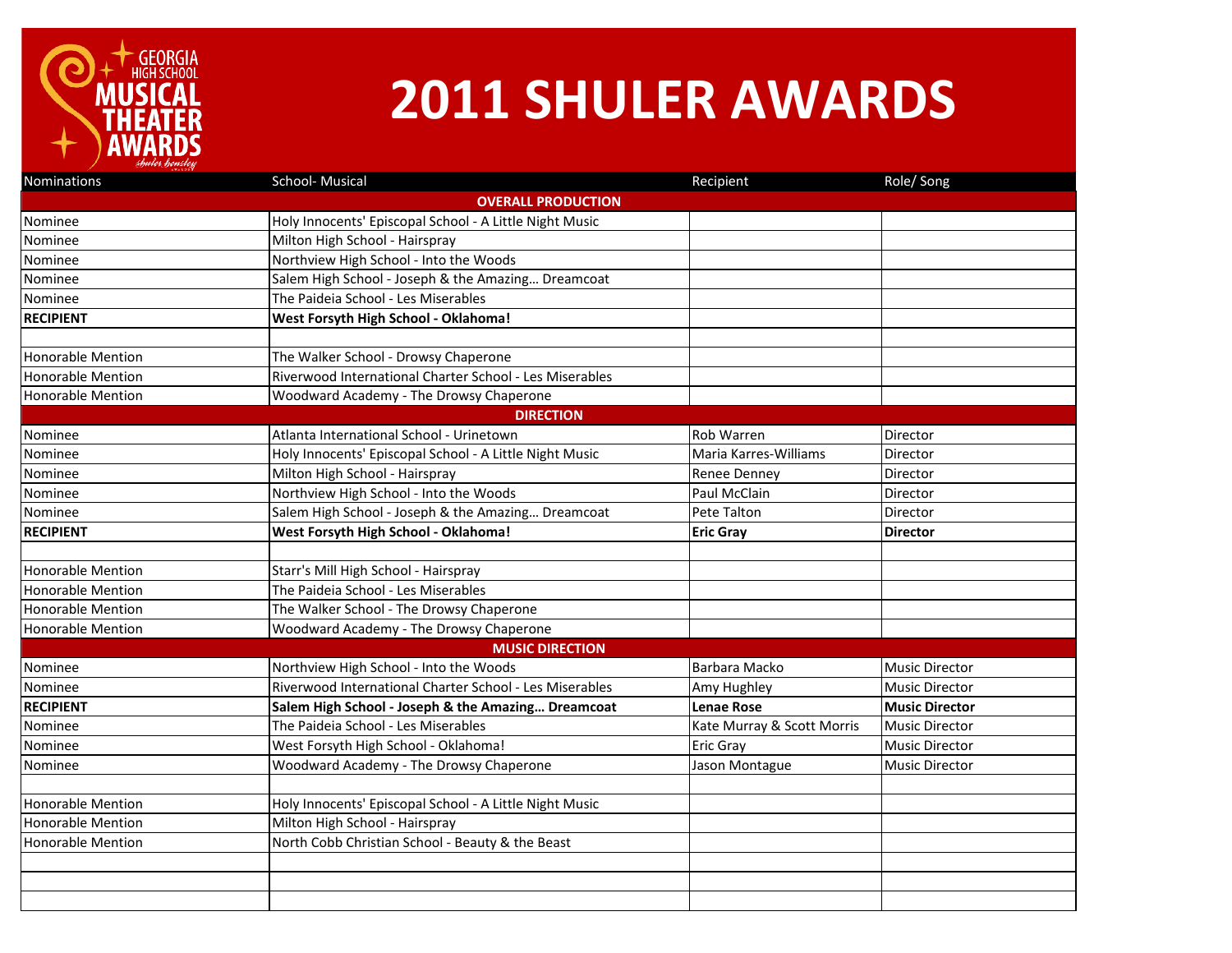| <b>CHOREOGRAPHY</b>      |                                                                     |                                                    |                           |  |  |  |
|--------------------------|---------------------------------------------------------------------|----------------------------------------------------|---------------------------|--|--|--|
| Nominee                  | Atlanta International School - Urinetown                            | <b>Sherry Weeks</b>                                | Choreographer             |  |  |  |
| <b>RECIPIENT</b>         | Pebblebrook High School - How to Succeed in Business                | <b>Cindy Mora</b>                                  | Choreographer             |  |  |  |
| Nominee                  | Salem High School - Joseph & the Amazing Dreamcoat                  | Peter Talton                                       | Choreographer             |  |  |  |
| Nominee                  | Starr's Mill High School - Hairspray                                | Courtney Savage                                    | Choreographer             |  |  |  |
| Nominee                  | The Walker School - The Drowsy Chaperone                            | Katie Arjona                                       | Choreographer             |  |  |  |
| Nominee                  | Tri-Cities High School - West Side Story                            | Dawn Axam                                          | Choreographer             |  |  |  |
|                          |                                                                     |                                                    |                           |  |  |  |
| <b>Honorable Mention</b> | North Springs Charter School - Hairspray                            |                                                    |                           |  |  |  |
| <b>Honorable Mention</b> | Walton High School - The Wiz                                        |                                                    |                           |  |  |  |
| <b>Honorable Mention</b> | Whitewater High School - Fame                                       |                                                    |                           |  |  |  |
|                          | <b>ORCHESTRA</b>                                                    |                                                    |                           |  |  |  |
| Nominee                  | Chattahoochee High School - Chicago                                 |                                                    |                           |  |  |  |
| <b>RECIPIENT</b>         | North Cobb Christian School - Beauty & the Beast                    |                                                    |                           |  |  |  |
| Nominee                  | Riverwood International Charter School - Les Miserables             |                                                    |                           |  |  |  |
| Nominee                  | The Paideia School - Les Miserables                                 |                                                    |                           |  |  |  |
| Nominee                  | The Walker School - The Drowsy Chaperone                            |                                                    |                           |  |  |  |
| Nominee                  | West Forsyth High School - Oklahoma!                                |                                                    |                           |  |  |  |
|                          |                                                                     |                                                    |                           |  |  |  |
| <b>Honorable Mention</b> | Gainesville High School - 25th Annual Putnam County Spelling Bee    |                                                    |                           |  |  |  |
| <b>Honorable Mention</b> | McIntosh High School - 25th Annual Putnam County Spelling Bee       |                                                    |                           |  |  |  |
| <b>Honorable Mention</b> | Tri-Cities High School - West Side Story                            |                                                    |                           |  |  |  |
|                          | <b>SCENIC DESIGN</b>                                                |                                                    |                           |  |  |  |
| Nominee                  | Milton High School - Hairspray                                      | Simeon Jones                                       | <b>Technical Director</b> |  |  |  |
| <b>RECIPIENT</b>         | Northview High School - Into the Woods                              | <b>Paul McClain</b>                                | <b>Technical Director</b> |  |  |  |
| Nominee                  | Salem High School - Joseph & the Amazing Dreamcoat                  | Pete Talton & David Jones                          | <b>Technical Director</b> |  |  |  |
| Nominee                  | Starr's Mill High School - Hairspray                                | Steve Rambeck, Will Soper &<br><b>Erick Roseen</b> | <b>Technical Director</b> |  |  |  |
| Nominee                  | The Walker School - The Drowsy Chaperone                            | <b>Bill Schreiner</b>                              | <b>Technical Director</b> |  |  |  |
| Nominee                  | West Forsyth High School - Oklahoma!                                | <b>Eric Gray</b>                                   | <b>Technical Director</b> |  |  |  |
|                          |                                                                     |                                                    |                           |  |  |  |
| <b>Honorable Mention</b> | Atlanta International School - Urinetown                            |                                                    |                           |  |  |  |
| <b>Honorable Mention</b> | Walton High School - The Wiz                                        |                                                    |                           |  |  |  |
| <b>Honorable Mention</b> | Woodward Academy - The Drowsy Chaperone                             |                                                    |                           |  |  |  |
| <b>COSTUMES</b>          |                                                                     |                                                    |                           |  |  |  |
| Nominee                  | Atlanta International School - Urinetown                            | <b>Sherry Weeks</b>                                | Costume Designer          |  |  |  |
| Nominee                  | Buford High School - Joseph & the Amazing Dreamcoat                 | <b>Kimberly Staples</b>                            | Costume Designer          |  |  |  |
| Nominee                  | Milton High School - Hairspray                                      | <b>Renee Denney</b>                                | <b>Costume Designer</b>   |  |  |  |
| Nominee                  | North Springs High School - Hairspray                               | Alexa Zack                                         | Costume Designer          |  |  |  |
| <b>RECIPIENT</b>         | The Paideia School - Les Miserables                                 | Jane Price Harmon                                  | <b>Costume Designer</b>   |  |  |  |
| Nominee                  | Walton High School - The Wiz                                        | Joymichelle Green                                  | Costume Designer          |  |  |  |
|                          |                                                                     |                                                    |                           |  |  |  |
| <b>Honorable Mention</b> | Johns Creek High School - Grease                                    |                                                    |                           |  |  |  |
| Honorable Mention        | Mount Vernon Presbyterian School - You're a Good Man, Charlie Brown |                                                    |                           |  |  |  |
| <b>Honorable Mention</b> | Salem High School - Joseph & the the Amazing Dreamcoat              |                                                    |                           |  |  |  |
|                          |                                                                     |                                                    |                           |  |  |  |
|                          |                                                                     |                                                    |                           |  |  |  |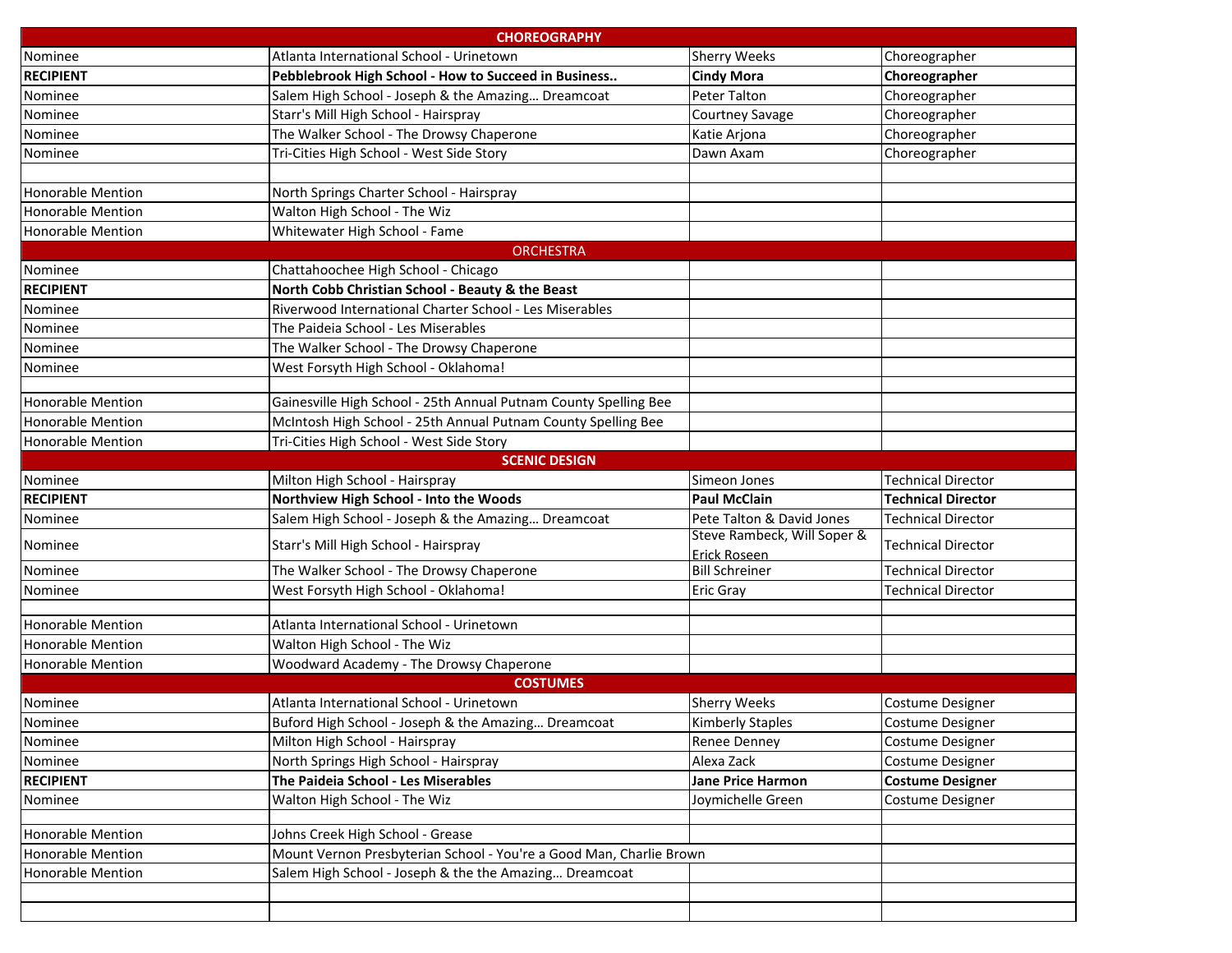|                                            | <b>LIGHTING DESIGN</b>                                  |                              |                          |  |  |  |
|--------------------------------------------|---------------------------------------------------------|------------------------------|--------------------------|--|--|--|
| Nominee                                    | Alpharetta High School - Oklahoma!                      | David Gay & Gaby Hendrix     | Lighting Designer        |  |  |  |
| Nominee                                    | Johns Creek High School - Grease                        | Mark Bermel                  | <b>Lighting Designer</b> |  |  |  |
| <b>RECIPIENT</b>                           | Milton High School - Hairspray                          | <b>Simeon Jones</b>          | <b>Lighting Designer</b> |  |  |  |
| Nominee                                    | Salem High School - Joseph & the the Amazing Dreamcoat  | Avery Reagan & Clint Maguire | Lighting Designer        |  |  |  |
| Nominee                                    | West Forsyth High School - Oklahoma!                    | Eric Clemons                 | <b>Lighting Designer</b> |  |  |  |
| Nominee                                    | Woodward Academy - The Drowsy Chaperone                 | Levi Kaplan                  | Lighting Designer        |  |  |  |
|                                            |                                                         |                              |                          |  |  |  |
| <b>Honorable Mention</b>                   | Holy Innocents' Episcopal School - A Little Night Music |                              |                          |  |  |  |
| <b>Honorable Mention</b>                   | Northview High School - Into the Woods                  |                              |                          |  |  |  |
| Honorable Mention                          | The Walker School - The Drowsy Chaperone                |                              |                          |  |  |  |
|                                            | <b>TECHNICAL EXECUTION</b>                              |                              |                          |  |  |  |
| Nominee                                    | Holy Innocents' Episcopal School - A Little Night Music |                              |                          |  |  |  |
| <b>RECIPIENT</b>                           | Milton High School - Hairspray                          |                              |                          |  |  |  |
| Nominee                                    | Salem High School - Joseph & the the Amazing Dreamcoat  |                              |                          |  |  |  |
| Nominee                                    | Starr's Mill High School - Hairspray                    |                              |                          |  |  |  |
| Nominee                                    | The Lovett School - The Music Man                       |                              |                          |  |  |  |
| Nominee                                    | West Forsyth High School - Oklahoma!                    |                              |                          |  |  |  |
|                                            |                                                         |                              |                          |  |  |  |
| <b>Honorable Mention</b>                   | Northview High School - Into the Woods                  |                              |                          |  |  |  |
| <b>Honorable Mention</b>                   | The Paideia School - Les Miserables                     |                              |                          |  |  |  |
| Honorable Mention                          | The Walker School - The Drowsy Chaperone                |                              |                          |  |  |  |
|                                            | <b>ENSEMBLE</b>                                         |                              |                          |  |  |  |
| Nominee                                    | Milton High School - Hairspray                          |                              |                          |  |  |  |
| Nominee                                    | Northview High School - Into the Woods                  |                              |                          |  |  |  |
| Nominee                                    | Riverwood International Charter School - Les Miserables |                              |                          |  |  |  |
| Nominee                                    | Salem High School - Joseph & the the Amazing Dreamcoat  |                              |                          |  |  |  |
| <b>RECIPIENT</b>                           | West Forsyth High School - Oklahoma!                    |                              |                          |  |  |  |
| Nominee                                    | Woodward Academy - The Drowsy Chaperone                 |                              |                          |  |  |  |
|                                            |                                                         |                              |                          |  |  |  |
| <b>Honorable Mention</b>                   | Atlanta International School - Urinetown                |                              |                          |  |  |  |
| <b>Honorable Mention</b>                   | The Paideia School - Les Miserables                     |                              |                          |  |  |  |
| Honorable Mention                          | The Walker School - The Drowsy Chaperone                |                              |                          |  |  |  |
| <b>BEST PERFORMANCE BY A LEADING ACTOR</b> |                                                         |                              |                          |  |  |  |
| Nominee                                    | Pebblebrook High School - How to Succeed in Business    | Samuel Yabrow                | J. Pierrepont Finch      |  |  |  |
| Nominee                                    | Salem High School - Joseph & the the Amazing Dreamcoat  | Emanuel Beecham              | Joseph                   |  |  |  |
| Nominee                                    | The Lovett School - The Music Man                       | Evan Harms                   | Harold Hill              |  |  |  |
| Nominee                                    | The Paideia School - Les Miserables                     | <b>August Blair</b>          | Jean Valjean             |  |  |  |
| Nominee                                    | The Walker School - The Drowsy Chaperone                | Colin Shirley                | Man in Chair             |  |  |  |
| <b>RECIPIENT</b>                           | West Forsyth High School - Oklahoma!                    | <b>Mitchell Jones</b>        | Curly                    |  |  |  |
|                                            |                                                         |                              |                          |  |  |  |
| Honorable Mention                          | Chapel Hill High School - West Side Story               | George Roberts               | Tony                     |  |  |  |
| Honorable Mention                          | Riverwood International Charter School - Les Miserables | Chase Brightwell             | Jean Valjean             |  |  |  |
| Honorable Mention                          | Starr's mill High School - Hairspray                    | Thomas Olesko                | Edna Turnblad            |  |  |  |
|                                            |                                                         |                              |                          |  |  |  |
|                                            |                                                         |                              |                          |  |  |  |